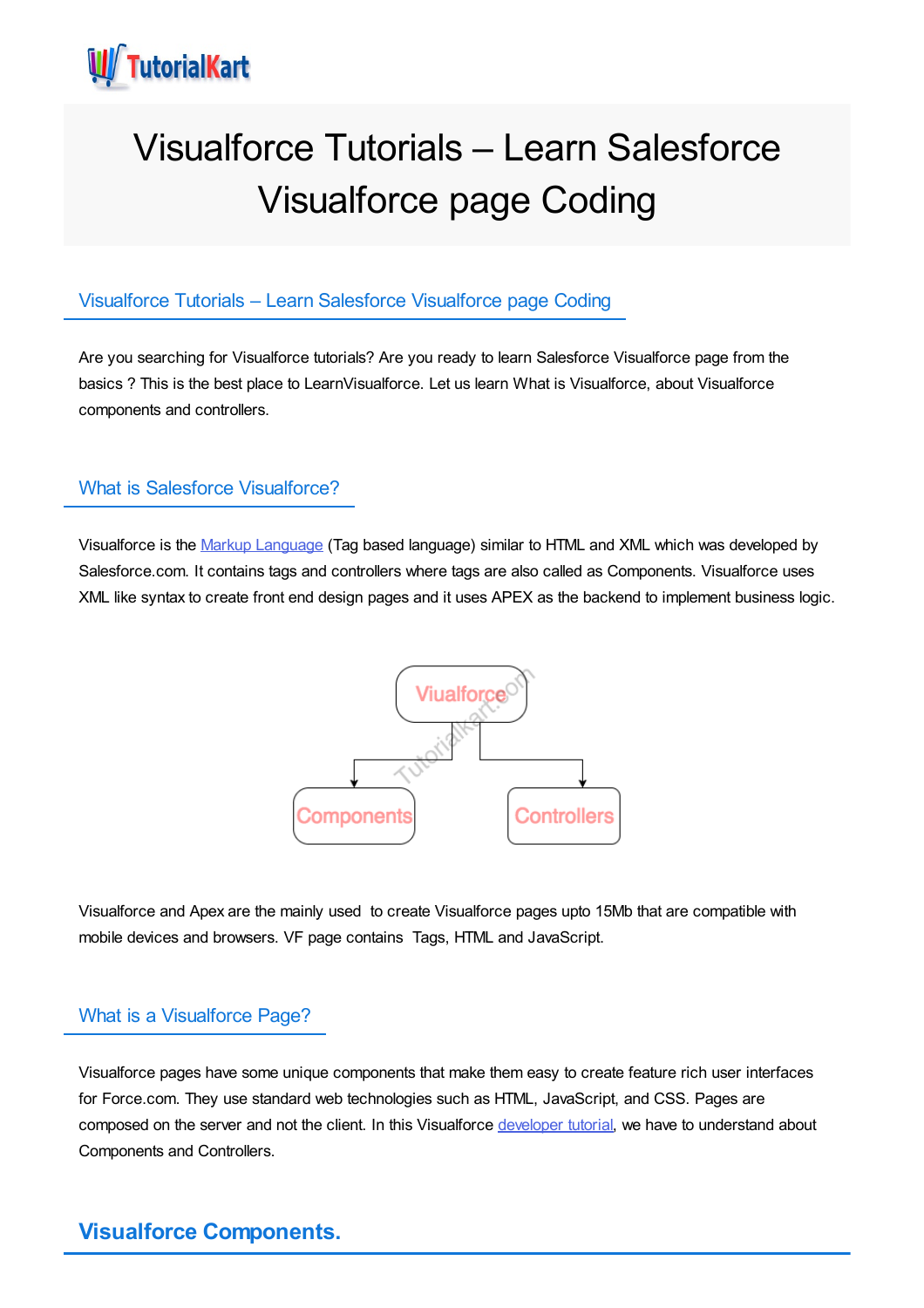Visualforce components or tags are small, reusable pieces of functionalities which are used build high quality visualforce page. In Salesforce.com, we have two types of components they are Standard Components and Custom Components.

## **Standard Components or tags.**

Salesforce.com by default provides 60 standard User Interface components. These are the components provided by Salesforce and these are started with <Apex: Tagname> </Apex: Tagname>. It creates perfect look and feel of the Salesforce without using additional CSS and HTML.

## **Custom Components or Custom tags**

There are the components created by users and starts with  $\lt c$  : Tagname  $\lt l$  : Tagname  $\gt$ .

# **What is a Visualforce controller?**

A Visualforce controller is a set of instructions that specify what happens when a user interacts with components or tags specified in associated Visualforce markup, such as when a user clicks a button or link it performs some logic. In Salesforce, we have three types of controllers Standard Controllers, Custom controllers and Extension controllers.

# **Standard Controllers**

Standard Controllers are used to customize both Standard objects and Custom objects. This controllers have access to Salesforce database and automatically adjusts to the type of the pages based on where it is called.

- We can use Standard controllers for custom objects and Standard objects.
- **They provide standard functionality like save, delete and create records.**
- Some standard object don't have standard controllers.

<**apex:page** standardController="Media\_\_c">

# **Custom Controller**

Custom controller is a Apex class that implements all the login of visualforce page without leveraging the standard functionality. These are used to create wizards, rich UI with complex data sets and so on.

```
<apex: page controller="CustomApexClass">
```
Custom Apex Class is an Apex class that controls the Visualforce Actions and Variables.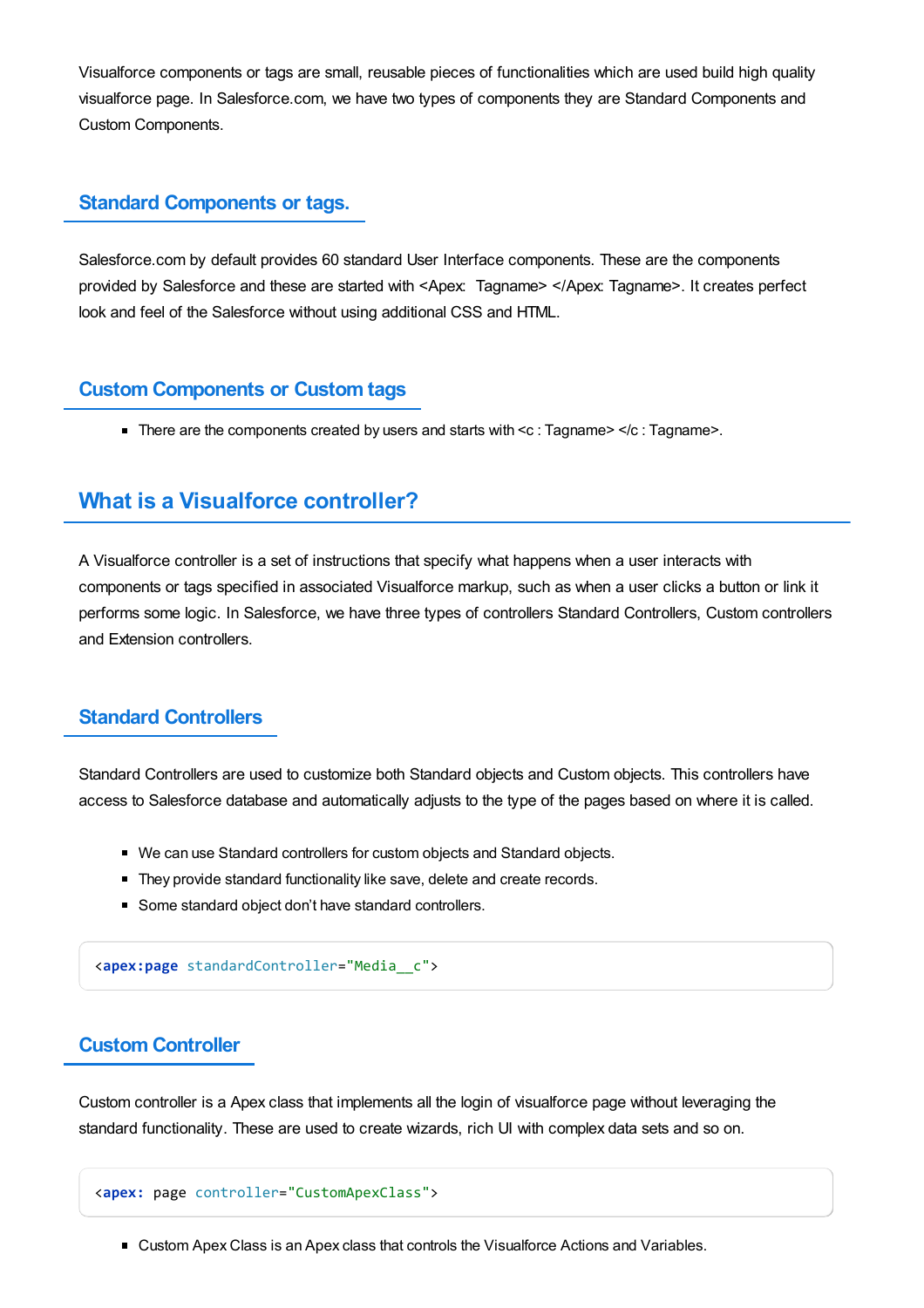# **Extension Controllers**

Extension controller in visualforce is an Apex class that is used to add and extend the functionality to Standard controller and Custom controller. It is also used to overwrite the methods.

■ This controller can override existing standard links and a button.

```
<apex: page standardController="Media__c"
extensions="CustomApexClass, SecondCustomApexClass">
```
CustomApexClass,SecondCustomApexClass are Apex classes and we can add multiple extension on a Vf page using a comma separated value.

- 1. What is [Visulforce?](https://www.tutorialkart.com/visualforce-tutorials-learn-salesforce-visualforce-page-coding/)
- 2. Difference between [Salesforce.com,](https://www.tutorialkart.com/visualforce/difference-between-salesforce-com-force-com-and-salesforce1/) Force.com and Salesforce1.
- 3. Why should we learn [Visualforce?](https://www.tutorialkart.com/visualforce-tutorials-learn-salesforce-visualforce-page-coding/visualforce/visualforce-used-salesforce/)
- 4. How to create our first [Visualforce](https://www.tutorialkart.com/visualforce/how-to-create-visualforce-page-in-salesforce/) page?
- 5. Building Visualforce page using [MVC\(Model](https://www.tutorialkart.com/visualforce/salesforce-mvc-architecture-model-view-controller/) View Controller) model.
- 6. VF Standard [Controllers.](https://www.tutorialkart.com/visualforce/standard-controller-in-salesforce-standardcontroller-attribute/)
- 7. Visualforce Custom [Controllers.](https://www.tutorialkart.com/visualforce/custom-controller-in-salesforce/)
- 8. [Visualforce](https://www.tutorialkart.com/visualforce/controller-extension-in-salesforce/) Controller extensions.
- 9. Visualforce Components.
	- 1. [apex:page.](https://www.tutorialkart.com/visualforce/standard-visualforce-components-apexpage-component/)
	- 2. [apex:pagemessage.](https://www.tutorialkart.com/visualforce/apexpagemessage-component/)
	- 3. [apex:Form](https://www.tutorialkart.com/visualforce/apex-form-component/).
	- 4. [apex:Commandbutton.](https://www.tutorialkart.com/visualforce/apexcommandbutton-component/)
	- 5. [apex:pageblockbutton.](https://www.tutorialkart.com/visualforce/apex-pageblockbuttons-component/)
	- 6. [apex:pageblockSection](https://www.tutorialkart.com/visualforce/apex-pageblocksection-component/).
	- 7. [apex:pageblockSectionItem.](https://www.tutorialkart.com/visualforce/apex-pageblocksectionitem-component/)

#### **Visualforce Tutorials.**

- ➩ **What is [Visualforce?](https://www.tutorialkart.com/visualforce-tutorials-learn-salesforce-visualforce-page-coding/)**
- ✦ Difference between [Salesforce.com,](https://www.tutorialkart.com/visualforce/difference-between-salesforce-com-force-com-and-salesforce1/) Force.com and Salesforce1.
- ✦ Why should we learn [Visualforce?.](https://www.tutorialkart.com/visualforce/visualforce-used-salesforce/)
- ✦ Creating first [visualforce](https://www.tutorialkart.com/visualforce/how-to-create-visualforce-page-in-salesforce/) page

#### **Visualforce basics**

- ✦ Building [Visualforce](https://www.tutorialkart.com/visualforce/salesforce-mvc-architecture-model-view-controller/) page using MVC Model.
- ✦ [Visualforce](https://www.tutorialkart.com/visualforce/standard-controller-in-salesforce-standardcontroller-attribute/) Standard Controllers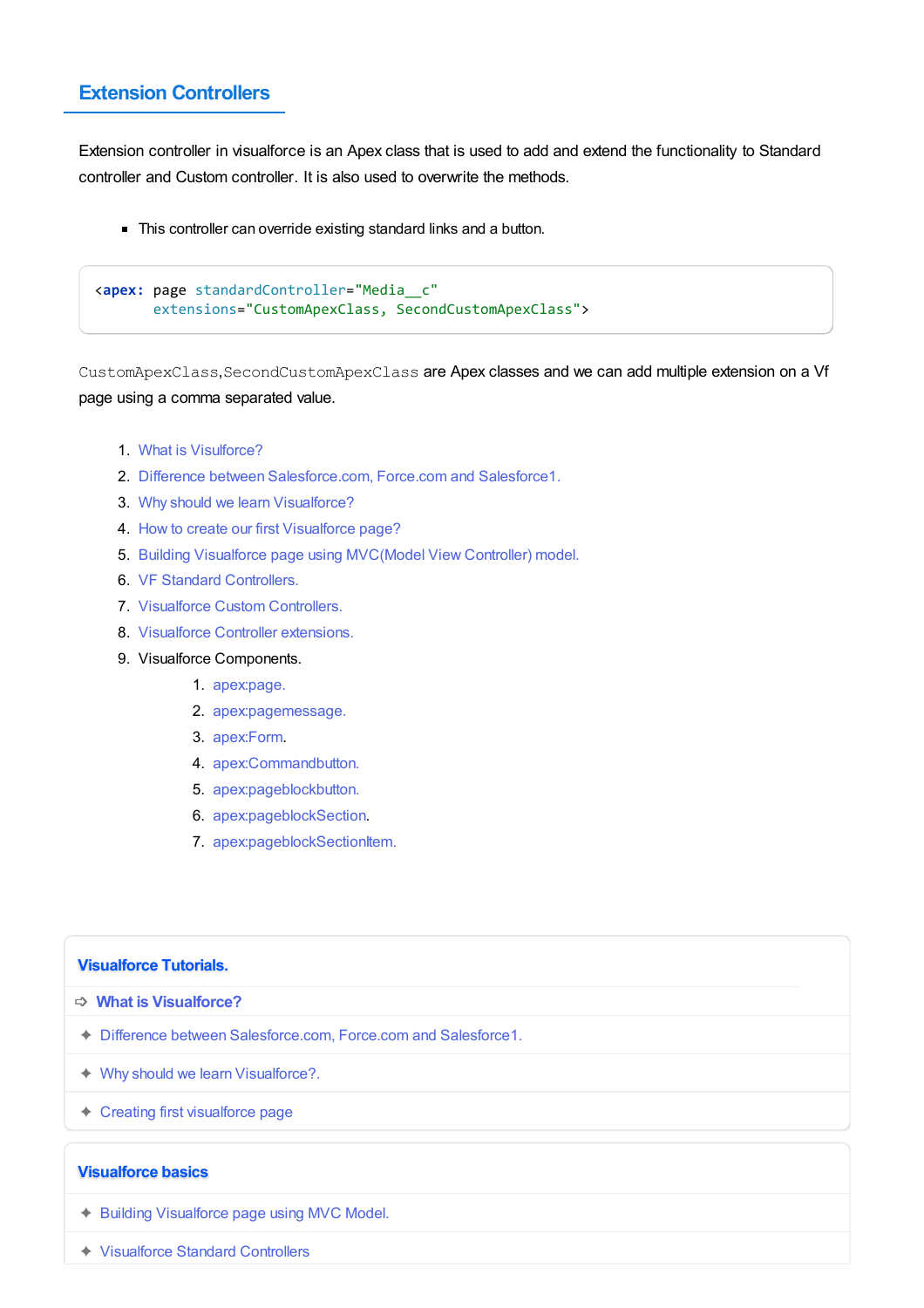- ✦ [Visualforce](https://www.tutorialkart.com/visualforce/custom-controller-in-salesforce/) Custom Controllers
- ✦ Visualforce Controller [extensions.](https://www.tutorialkart.com/visualforce/controller-extension-in-salesforce/)
- ✦ [Visualforce](https://www.tutorialkart.com/visualforce/standard-list-controllers-in-salesforce/) standard list controllers.

**Visualforce components.**

- ✦ [apex:page.](https://www.tutorialkart.com/visualforce/standard-visualforce-components-apexpage-component/)
- ✦ [apex:pagemessage.](https://www.tutorialkart.com/visualforce/apexpagemessage-component/)
- ✦ [apex:Form](https://www.tutorialkart.com/visualforce/apex-form-component/)
- ✦ [apex:pageblock.](https://www.tutorialkart.com/visualforce/apexpageblock-component/)
- ✦ [apex:Commandbutton.](https://www.tutorialkart.com/visualforce/apexcommandbutton-component/)
- ✦ [apex:pageblockbuttons.](https://www.tutorialkart.com/visualforce/apex-pageblockbuttons-component/)
- ✦ [apex:pageblockSection.](https://www.tutorialkart.com/visualforce/apex-pageblocksection-component/)
- ✦ [apex:pageblockSectionItem.](https://www.tutorialkart.com/visualforce/apex-pageblocksectionitem-component/)
- ✦ [apex:detail.](https://www.tutorialkart.com#)
- $\triangleleft$  [apex:tab.](https://www.tutorialkart.com#)
- ✦ [apex:tabpanel.](https://www.tutorialkart.com#)
- ✦ [apex:panelbar](https://www.tutorialkart.com#)
- $\triangleleft$  [apex:panelbarItem.](https://www.tutorialkart.com#)
- ✦ [apex:facetname](https://www.tutorialkart.com#)

| <b>Visualforce - Input Components.</b> |
|----------------------------------------|
| $\triangleleft$ apex:inputText.        |
| ← apex:inputSecret.                    |
| ← apex:inputHidden.                    |
| ← apex:inputCheckbox                   |
| ← apex:inputTextArea.                  |
| $\triangleleft$ apex:selectList        |
| $\triangleleft$ apex:selectoption      |
| $\triangleleft$ apex:inputField        |
| ← apex:selectRadio                     |
| ← apex:selectCheckBoxes                |
| <b>Enchancing your Organization.</b>   |